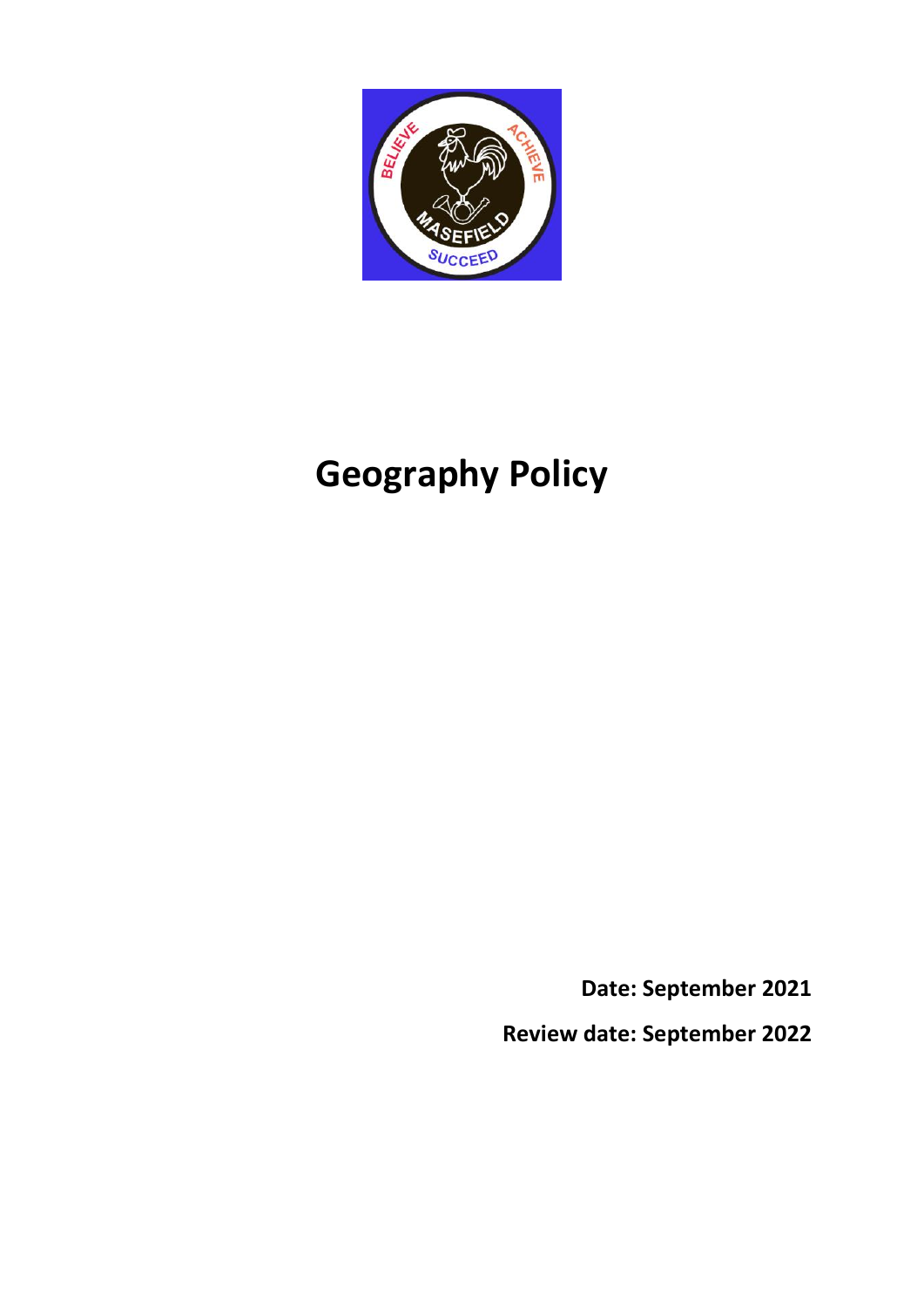

# **Policy Changes**

| <b>Date</b>    | <b>Actions</b>        |
|----------------|-----------------------|
| September 2021 | Policy implementation |
|                |                       |
|                |                       |
|                |                       |
|                |                       |
|                |                       |
|                |                       |
|                |                       |
|                |                       |
|                |                       |
|                |                       |

# **Subject Leader**

| Date           | <b>Subject Leader</b> |
|----------------|-----------------------|
| September 2021 | Gemma Huntoon         |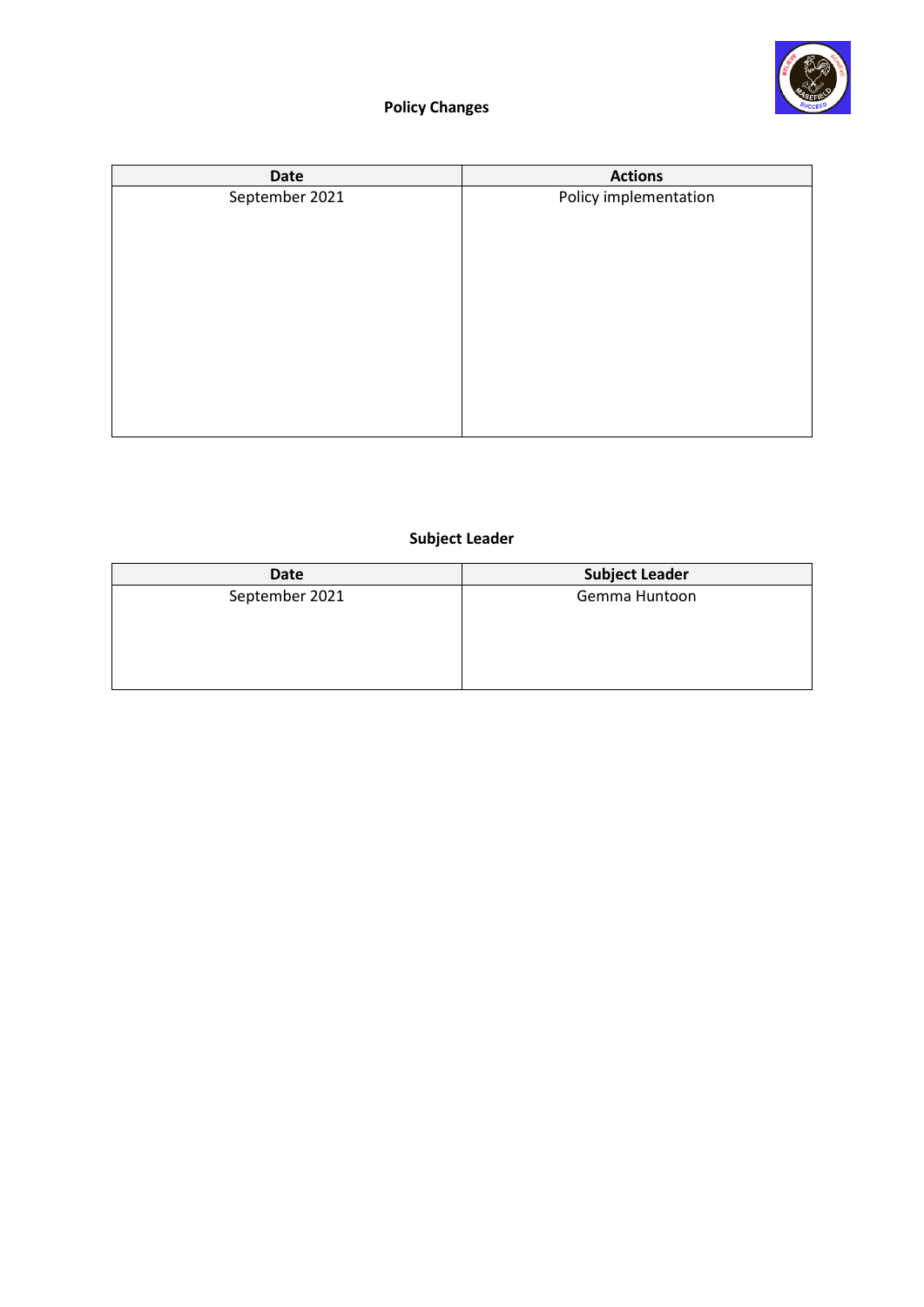

#### **Mission Statement**

*At Masefield we believe that all our children can achieve, becoming successful future citizens that contribute positively to a society in which all members are equally valued.*

*High aspirations, high motivation and high outcomes for all, ensure that achievement gaps wherever they exist are narrowed in order to improve pupils' life choices and future prospects.*

*We strive for all of our children to be safe, feel valued, develop resilience and continually learn within our nurturing and supportive community.*

*At Masefield, our children BELIEVE, ACHIEVE and SUCCEED!*

#### **Curriculum**

The curriculum, in its widest sense, firmly underpins the school's Mission Statement, Aims and school motto 'Believe, Achieve, Succeed'. At Masefield, the curriculum is rooted in the needs and context of our community and learners. We provide an enriching and exciting curriculum the foundations of which are rooted in quality first hand experiences, designed to develop vocabulary and cultural capital whilst ensuring that knowledge is durable and transferrable allowing pupils to make connections, develop and apply skills and reason.

Our school curriculum design focuses on the knowledge, skills and understanding of our pupils and their needs in order that all children achieve well. Our school curriculum provides for academic achievement but places the role of developing spiritual, moral, cultural and social development at the heart of all we do with the ultimate aim of ensuring all pupils leave Masefield with the confidence, knowledge and skills to become successful and independent lifelong learners who can make a positive contribution to our diverse and democratic society.

# **Curriculum Intent for Geography**

The Geography curriculum at Masefield is designed to inspire pupils with knowledge about diverse places, people and natural and human environments, together with a deep understanding of the Earth's key physical processes. It studies people's interaction with the environment and allows pupils to explore social, environmental, economic and political aspects of place, whilst comparing local and global settings.

At Masefield, Geography is taught as a discrete subject in order that the development of knowledge and skills is taught meaningfully and explicitly. Naturally, links are made to other areas of the curriculum but this does not dilute the quality and entitlement of high quality Geography teaching.

The school's long term plan for Geography sets out the content of teaching within in each year group. This is supported by the school's Geography progression document which demonstrates learning outcomes within each strand of development within a Geography unit. Short term planning details how this content is developed over a series of lessons within the unit of work. The organisation of the Geography curriculum provides structured opportunities for pupils to:

- develop enjoyment, interest in and knowledge of geography and an appreciation of its contribution to all aspects of everyday life
- build on curiosity and sense of awe in our physical and social world
- be introduced to the language and vocabulary of geography
- develop better locational knowledge of the world's countries, oceans and hemispheres
- connect human and physical geography; allowing children to investigate social, environmental, economic and physical aspects of the subject.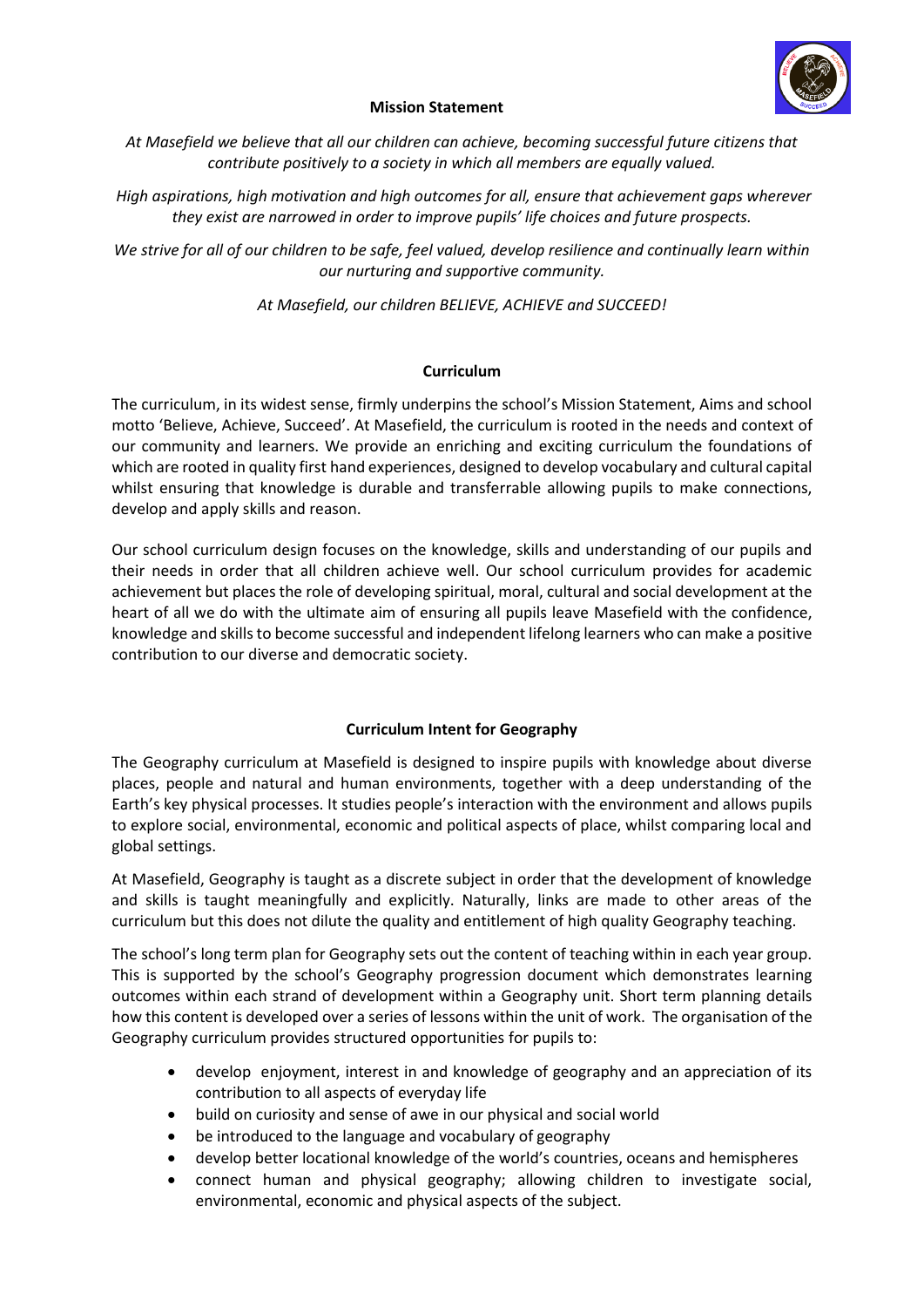

# **Teaching and Learning Geography**

In addition to the conscious structure and design of the Geography curriculum, great consideration has been paid to the design of the implementation of the curriculum in the classroom. Teaching delivery will vary according to the activities being undertaken, but will follow the principles set out in the Teaching, Learning and Implementation policy and will include class, group and individual instruction and guidance, exposition and demonstration, and the use of questioning and discussion. The following resources and approaches are adopted across all year groups in order to ensure effective delivery of the intended curriculum.

# Fieldwork

Fieldwork is the first hand observation and use of geographical skills to gain knowledge and practical experience in both physical and human outdoor environments. It is more than simple collecting data that can be used to learn about Geography. It is a whole system pf pedagogies and skills in its own right.

The Geography curriculum at Masefield plans for specific opportunities for meaningful fieldwork. It is not something to be seen as compartmentalised but is integral to the curriculum. Many fieldwork skill experiences can be developed as part of a classroom leaning sessions. Short bursts of productive outdoor study such as regular measuring of the weather make meaningful links between the classroom and the outdoor environment. The experiential process allows pupils to engage with different aspects of cognition, emotional intelligence and learning can than positively impact their holistic development. Key geographical skills that are developed through fieldwork include; observing, noting and sketching, asking questions, measuring and collecting data.

# Seesaw

Seesaw is an online portfolio that collates pupil's work that has been completed digitally. This software allows teachers and pupils to give feedback verbally. This may accompany pupil Geography books with photographic evidence of pupil work.

# Knowledge Organisers

Each unit of work has a corresponding knowledge organiser which has been designed purposefully alongside the subject content and progression. These are used by all year groups in each lesson. They are used in a variety of ways in the classroom:

- $\circ$  To draw pupil's attention to the facts they will learn and how these fit into the bigger picture. This gives pupils a sense of perspective and coherence.
- o To assess pupils understanding about a unit.
- o To support learning at home through homework tasks and projects.
- o To check previous knowledge by revisiting at regular intervals (knowledge days).
- o To make clear links with prior and future learning.
- o To ensure progression of key concepts and vocabulary.

# Knowledge Days

The development of pupil's memory is an integral part of everything we do. Long-term memory is now viewed as the central, dominant structure of human cognition. Everything we see, hear, and think about is dependent on and influenced by our long-term memory. Therefore we must ensure pupils have the opportunity to develop their memory each day and give them activities that allow them to practice previously learnt knowledge. Knowledge Days take place each half term. These are planned in advance so teachers have time to prepare resources.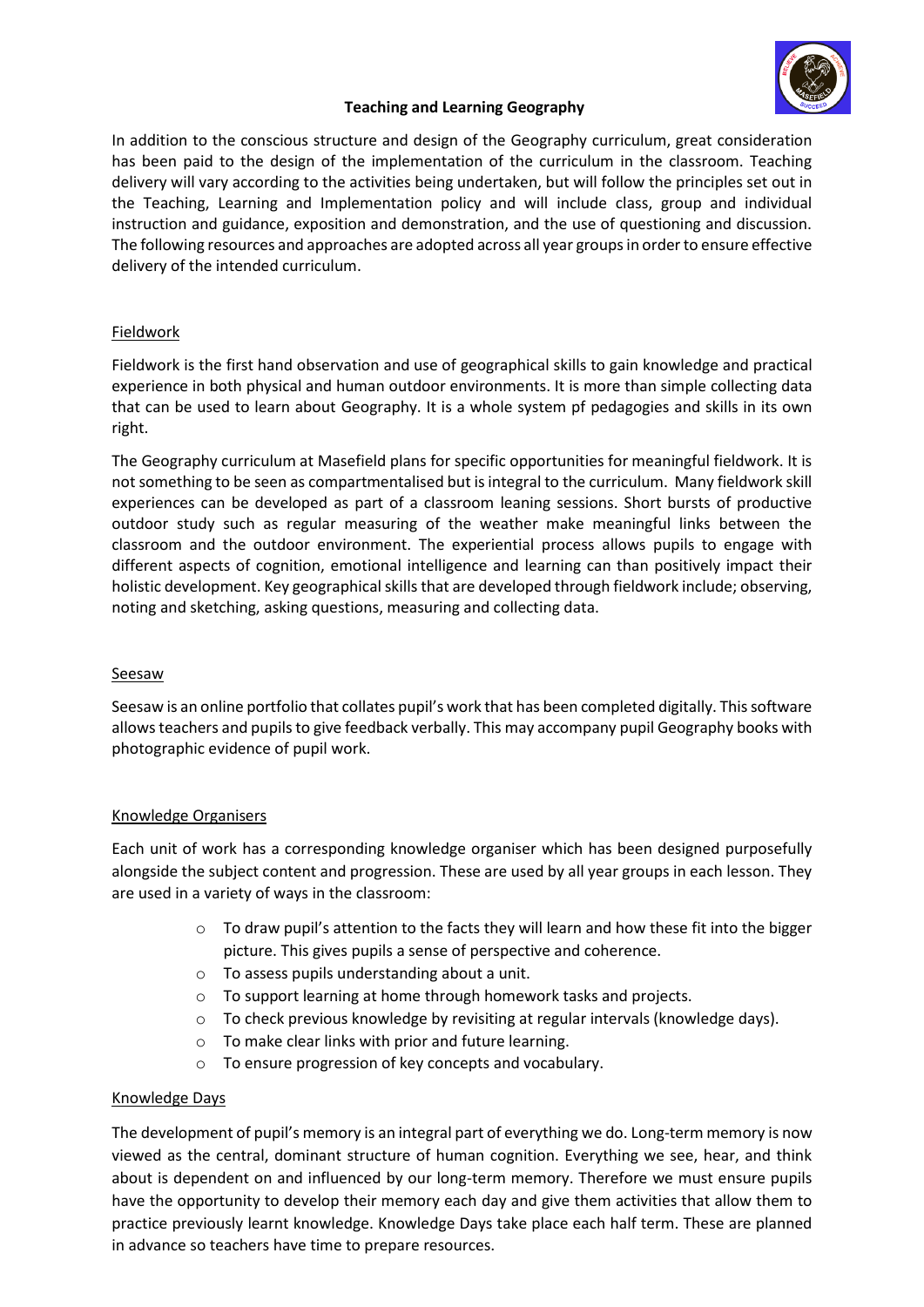

Pupils revisit learning using low-stake quizzes and presentations. LBQ is used for retrieval practice and group presentations are used to share understanding of a previously learnt topic. It is expected that each group within a class will focus on different areas of previously learnt knowledge then share their understanding of this with the rest of the class.

# Learning by Questions (LBQ)

LBQ is used as a diagnostic tool at the start of a unit of work in order to assess and revisit prior learning within a curriculum strand. It is also used as one part of the end of unit assessment. During knowledge days, LBQ is used to revisit and/or reassess previous learning.

# Presentations and exhibitions

The celebration of pupil's work and the sharing and articulation of knowledge and experiences is a fundamental part of the curriculum. Knowledge days support this alongside spaced retrieval with peers in the classroom. In addition, within each year, pupils will share their work and their learning to the other classes in their key stage. The annual art exhibition is an opportunity for all pupil work to be displayed in a gallery format and parents, governors and the local community are invited in to view and celebrate the work of all pupils.

#### **Assessment**

Progress and attainment in Geography is tracked using the school's own assessment system which is based upon a progressive subject criteria that is assessed within each area of learning. Teacher assessment of the geography work produced and skills developed is assessed alongside key subject knowledge. The assessment of knowledge takes place through the use of Learning by Questions (LBQ). Pupils answer a series of questions specific to the unit of work they have studied. This **retrieval practice** allows pupils to retrieve previously taught information from the long term memory. This is recorded on the cohort's Geography tracker.

The Geography tracker provides a cohesive picture of geography attainment for each cohort and clearly identifies pupils requiring additional support. The information provided is valuable for class teachers in supporting their pupils but also to the subject leader and senior leaders about the strengths and weaknesses in Geography across cohorts, groups and the whole school.

Through targeted intervention and revisiting learning through 'Knowledge Days', assessment remains functional and fluid and is updated to reflect the impact of intervention and also the further progress pupils have made.

#### **Resources**

The organisation and deployment of resources, including risk assessment, is the responsibility of the subject leader. Management, equipment and resources for Geography are organised to promote effective teaching and learning. Teachers demonstrate the ways in which specific materials or processes will be organised, and pupils are expected to take an increasing level of responsibility for that organisation.

The school is committed to expanding present equipment wherever necessary and possible, and to organising human and physical resources, with the aim of motivating both staff and pupils to take part in creative activities.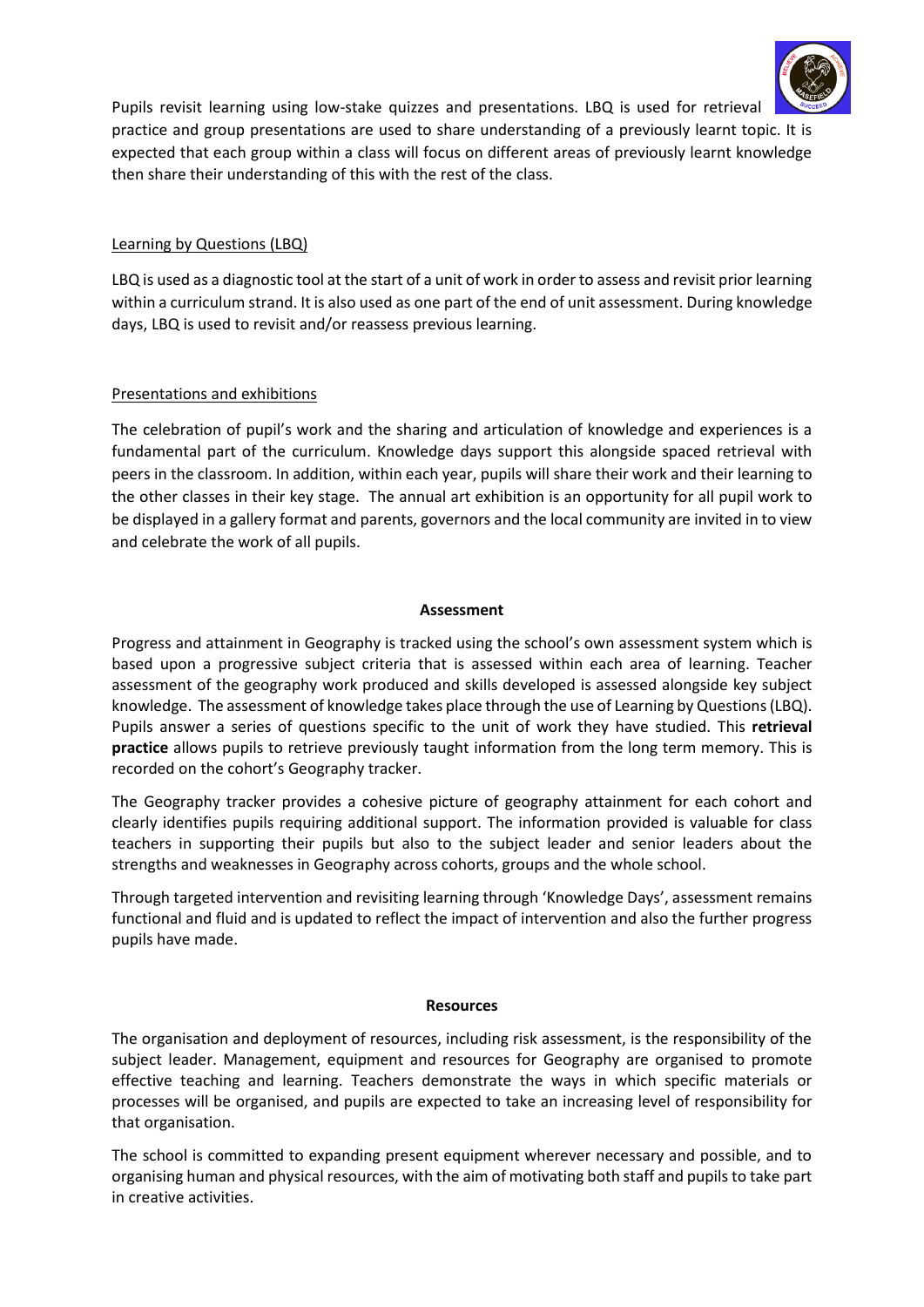

The class teacher is responsible for ensuring the safety of the children during the lesson by instructing them in the safe and appropriate use of any equipment. The class teacher is responsible for the general care of the equipment during the lesson by instructing the children in the correct use of the equipment and by replacing them safely after use. The class teacher should report damage to equipment to the Geography Leader as soon as possible.

# **Continuing Professional Development**

In order to ensure the highest quality teaching and learning in Geography, the school is committed to the continuing professional development of both teachers and teaching assistants. The focus of this is determined by the Geography subject leader who has the responsibility for coordinating, delivering or sourcing the relevant development opportunities for staff.

# **Subject Leadership**

The role of the subject leader and supporting documentation is detailed in the school's Subject Leader Handbook. The provision of allocated subject leadership time ensures that teachers have the dedicated time to fulfil their roles and responsibilities which include:

- supporting and guide the practice of teachers and support staff;
- ensuring coverage, continuity and progression in planning;
- monitoring and evaluate the effectiveness of Geography teaching and learning;
- updating documentation where necessary;
- producing action plans for the School Development Plan, preparing bids and manage the Geography budget effectively;
- liaising and consulting with outside agencies where appropriate;
- preparing and leading INSET;
- attending relevant INSET training;
- reviewing regularly the contribution made by Geography to a meaningful curriculum;
- reporting to senior leaders, local governors and external reviewers about the position and development of Geography across the school

# **Spiritual, Moral, Social and Cultural Development**

Our pupils are taught how geography both reflect and shape our history, the present and the future world. Through careful study and reflection pupils assess their impact and the impact of others on the world around them whilst developing an appreciation for differing viewpoints, scientific arguments and cultural influences.

# **Equal Opportunity and Inclusion**

At Red, we endeavour to provide all children with an equal opportunity to maximise their individual potential; this is regardless of ability, gender, cultural background, race, religion, or disability. Activities both within and outside the classroom are planned in a way that encourages full and active participation by all children, matched to their knowledge, understanding and previous experience. Our teaching attitudes, published materials used in instruction with pupils and this policy are guided by these respective policies. Equal emphasis will be given to the roles of both men and women in society, without reinforcing gender, religious or cultural stereotypes. In the planning stage, teachers ensure there is appropriate differentiation for all abilities –including gifted and talented, SEN and EAL. All children are challenged at an appropriate level for the individual. The Geography curriculum responses